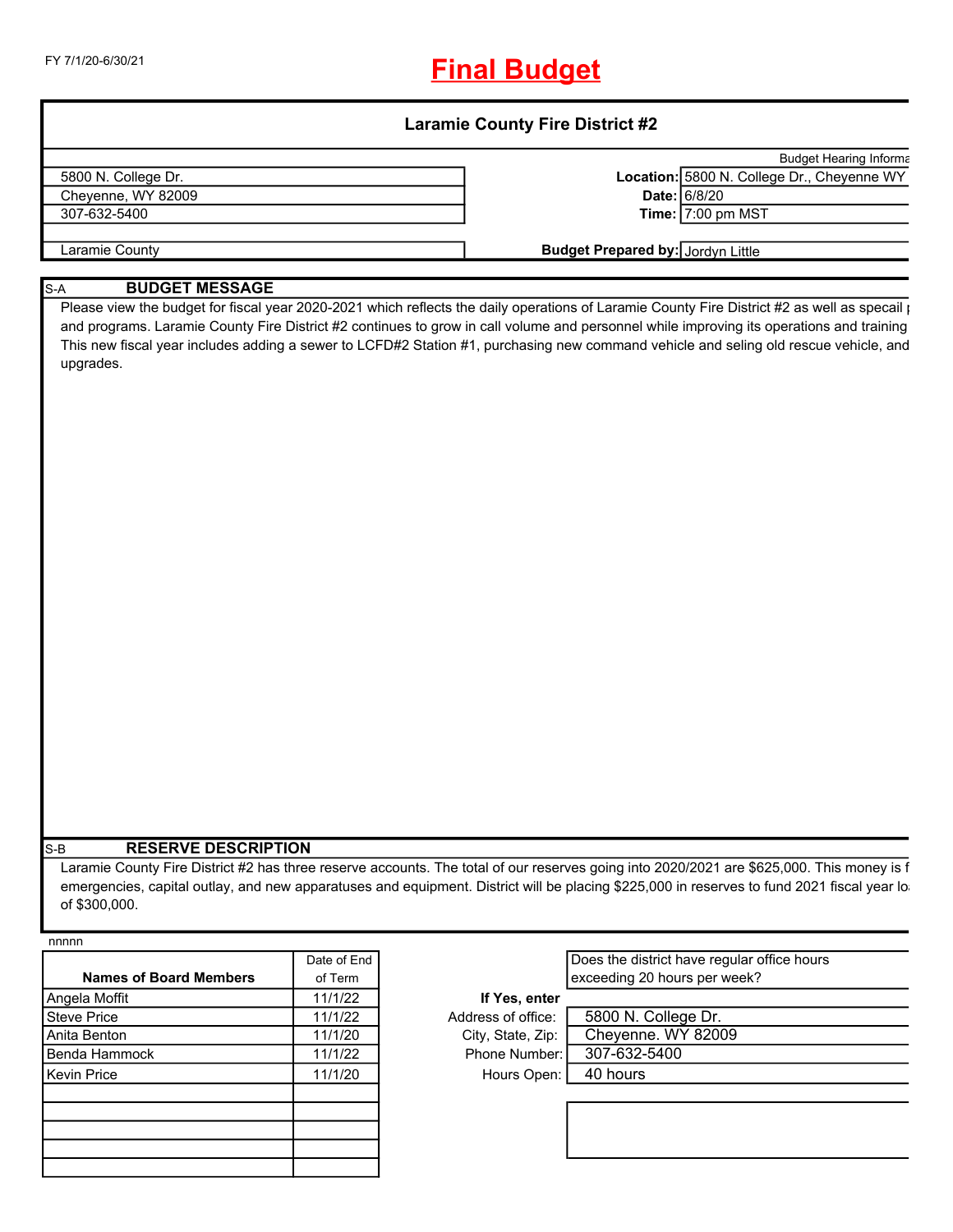Where are the minutes of your board meeting available for public review?

Available in the administration office at LCFD#2 Station #1.

How and where are the notices of meeting posted for the public? Notices are posted on LCFD#2 website, Facebook page, and in person at Station #1.

Where are the public meetings held?

Laramie County Fire District #2 Station #1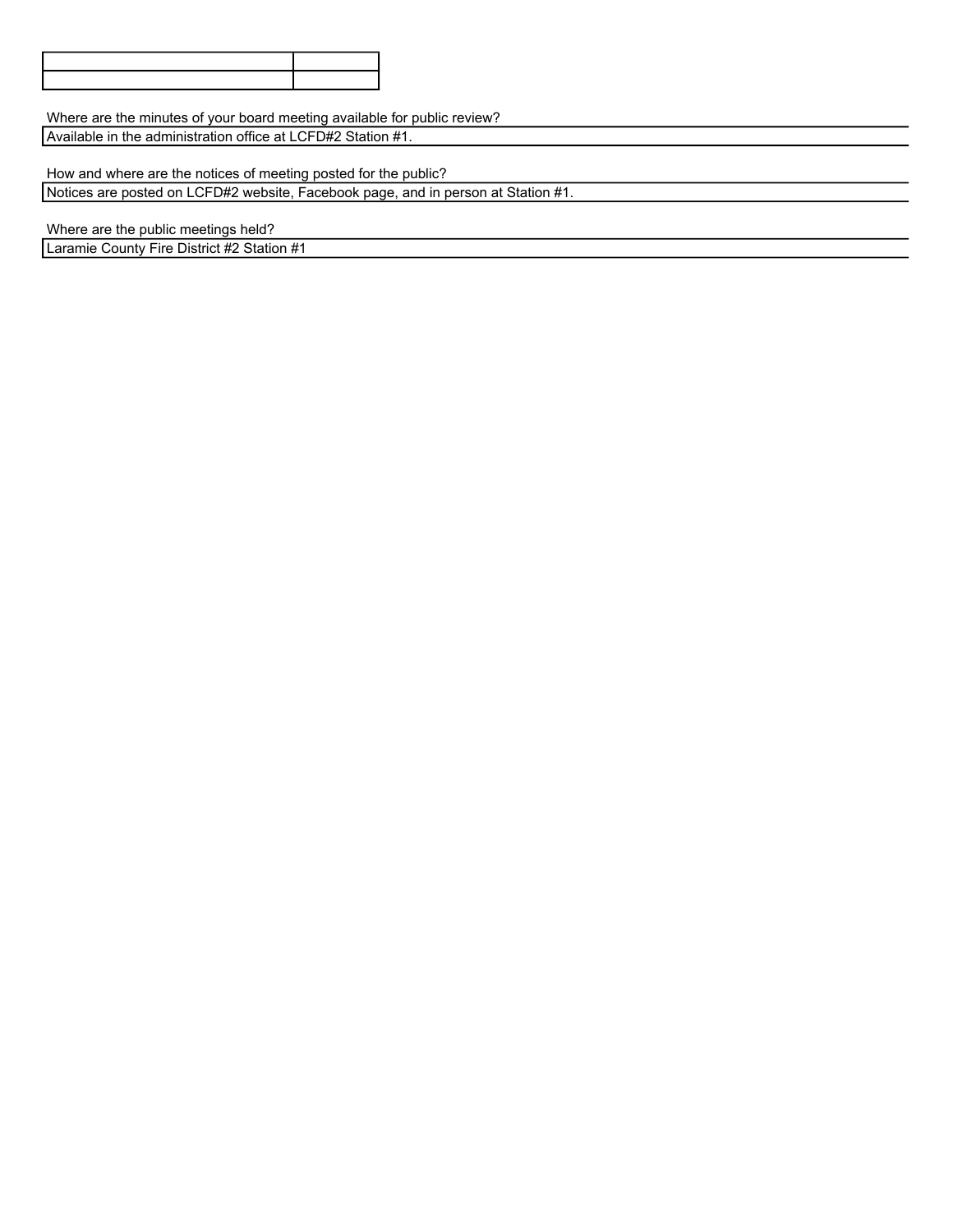## **FINAL BUDGET SUMMARY**

|       | <b>OVERVIEW</b>                                             | 2018-2019   | 2019-2020   | 2020-2021   |
|-------|-------------------------------------------------------------|-------------|-------------|-------------|
|       |                                                             | Actual      | Estimated   | Proposed    |
|       |                                                             |             |             |             |
| $S-1$ | <b>Total Budgeted Expenditures</b>                          | \$3,995,028 | \$2,684,758 | \$2,838,150 |
| $S-2$ | <b>Total Principal to Pay on Debt</b>                       | \$342,823   | \$335,000   | \$345,000   |
| $S-3$ | <b>Total Change to Restricted Funds</b>                     | \$0         | \$0         | \$0         |
|       |                                                             |             |             |             |
| $S-4$ | <b>Total General Fund and Forecasted Revenues Available</b> | \$3,172,969 | \$3,344,654 | \$3,365,320 |
|       |                                                             |             |             |             |
| $S-5$ | Amount requested from County Commissioners                  | \$2,034,221 | \$1,259,158 | \$1,864,800 |
|       |                                                             |             |             |             |
| $S-6$ | <b>Additional Funding Needed:</b>                           |             |             | <b>\$0</b>  |

|        | <b>REVENUE SUMMARY</b>                     | 2018-2019   | 2019-2020   | 2020-2021    |
|--------|--------------------------------------------|-------------|-------------|--------------|
|        |                                            | Actual      | Estimated   | Proposed     |
|        |                                            |             |             |              |
| $S-7$  | <b>Operating Revenues</b>                  | \$3,445     | \$20,000    | \$20,000     |
| $S-8$  | Tax levy (From the County Treasurer)       | \$2,034,221 | \$1,259,158 | \$1,864,800  |
| $S-9$  | <b>Government Support</b>                  | \$0         | \$471,771   | \$500,000    |
| $S-10$ | <b>Grants</b>                              | \$175,831   | \$511,483   | \$130,000    |
| $S-11$ | Other County Support (Not from Co. Treas.) | \$0         | \$0         | \$0          |
| $S-12$ | <b>Miscellaneous</b>                       | \$37,571    | \$309,352   | \$125,520    |
| $S-13$ | <b>Other Forecasted Revenue</b>            | \$255,244   | \$106,233   | \$200,000    |
| $S-14$ | <b>Total Revenue</b>                       | \$2,506,312 | \$2,677,997 | \$2,840,320  |
|        | FY 7/1/20-6/30/21                          |             |             | Laramie Coun |
|        |                                            | 2018-2019   | 2019-2020   | 2020-2021    |
|        | <b>EXPENDITURE SUMMARY</b>                 | Actual      | Estimated   | Proposed     |
| $S-15$ | <b>Capital Outlay</b>                      | \$2,593,610 | \$825,036   | \$210,000    |
| $S-16$ | <b>Interest and Fees On Debt</b>           | \$71,075    | \$0         | \$50,000     |
| $S-17$ | Administration                             | \$139,119   | \$124,172   | \$128,250    |
| $S-18$ | <b>Operations</b>                          | \$1,032,249 | \$1,537,487 | \$2,217,400  |
| $S-19$ | <b>Indirect Costs</b>                      | \$158,975   | \$198,063   | \$232,500    |
| S-20R  | <b>Expenditures paid by Reserves</b>       | \$0         | \$0         | \$0          |
| $S-20$ | <b>Total Expenditures</b>                  | \$3,995,028 | \$2,684,758 | \$2,838,150  |
|        | <b>DEBT SUMMARY</b>                        | 2018-2019   | 2019-2020   | 2020-2021    |
|        |                                            | Actual      | Estimated   | Proposed     |
| $S-21$ | <b>Principal Paid on Debt</b>              | \$342,823   | \$335,000   | \$345,000    |
|        |                                            | 2018-2019   | 2019-2020   | 2020-2021    |
|        | <b>CASH AND INVESTMENTS</b>                | Actual      | Estimated   | Proposed     |
|        |                                            | \$666,657   |             | \$525,000    |

- S-23 **Beginning Balance in Reserve Accounts**
- S-24 a. Sinking Bulance in Reserve Assembly<br>S-24 a. Sinking and Debt Service Funds<br>S-25 b. Reserves
- 

| $S-24$ | a. Sinking and Debt Service Funds | \$301,402 | \$301,402 | \$301.402 |
|--------|-----------------------------------|-----------|-----------|-----------|
| $S-25$ | Reserves                          | \$625.157 | \$625.157 | \$625.157 |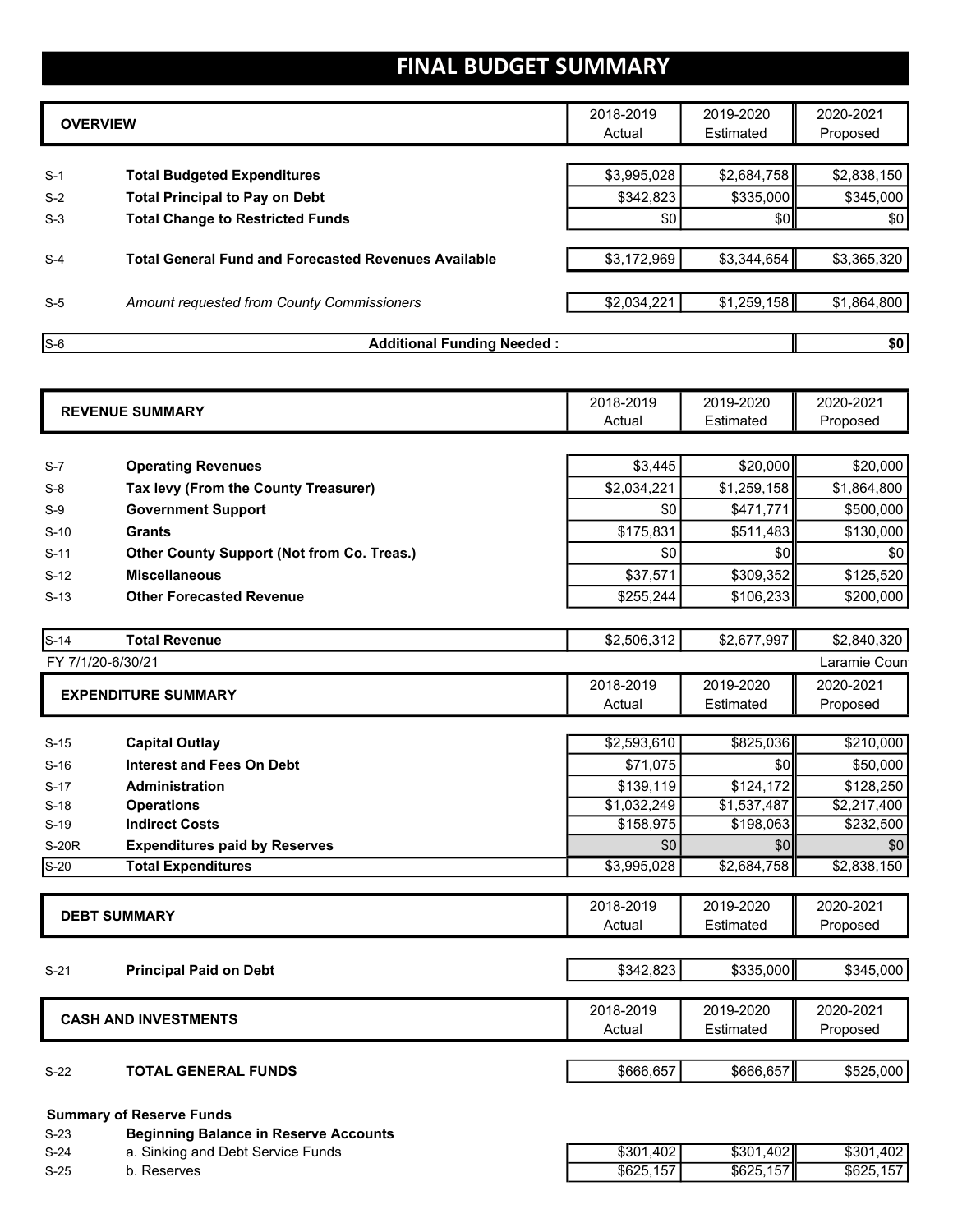| $S-26$ | c. Bond Funds                               | \$0       | \$0l             | \$0        |
|--------|---------------------------------------------|-----------|------------------|------------|
|        | Total Reserves (a+b+c)                      | \$926,559 | \$926,559        | \$926,559  |
| $S-27$ | Amount to be added                          |           |                  |            |
| $S-28$ | a. Sinking and Debt Service Funds           | \$0       | \$0II            | \$0        |
| $S-29$ | b. Reserves                                 | \$0       | \$0 <sub>l</sub> | \$0        |
| $S-30$ | c. Bond Funds                               | \$0       | <b>SO</b>        | \$0        |
|        | Total to be added (a+b+c)                   | \$0       | \$0              | $\sqrt{6}$ |
| $S-31$ | <b>Subtotal</b>                             | \$926,559 | \$926,559        | \$926,559  |
| $S-32$ | Less Total to be spent                      | \$0       | \$01             | \$0        |
| $S-33$ | <b>TOTAL RESERVES AT END OF FISCAL YEAR</b> | \$926,559 | \$926,559        | \$926,559  |
|        |                                             |           |                  |            |

*Budget Officer / District Official (if not same as "Submitted by")*

Cheyenne, WY 82009 **DISTRICT ADDRESS:** 5800 N. College Dr. **PREPARED BY:** Jordyn Little

Date adopted by Special District

**DISTRICT PHONE:** 307-632-5400

1/23/19 *Form approved by Wyoming Department of Audit, Public Funds Division Prepared in compliance with the Uniform Municipal Fiscal Procedures Act (W.S. 16-4-101 through 124) as it applies.*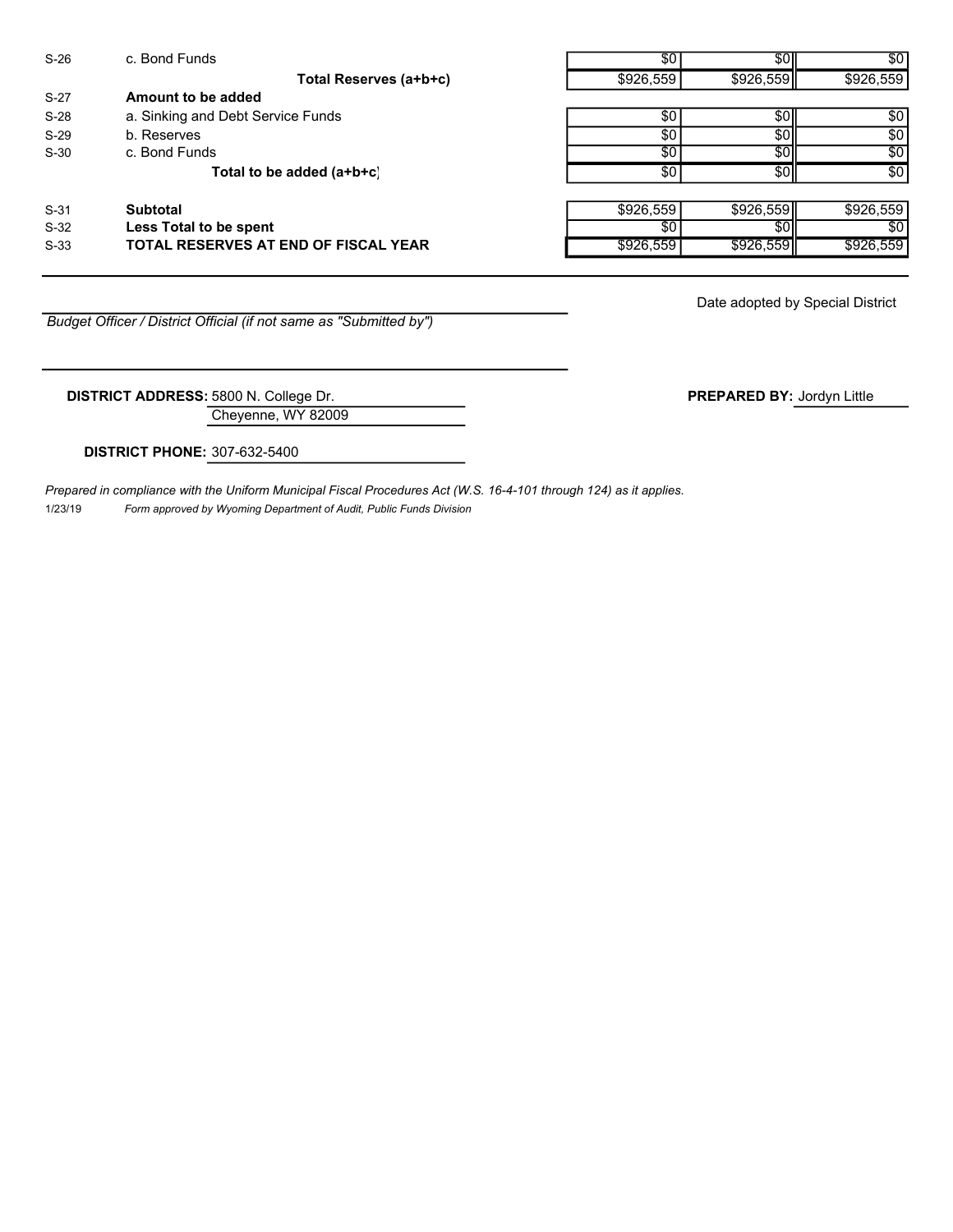W.S. 16-4-104(d) Yes  $\mathcal P$ lease view the budget for fiscal year  $\mathcal P$  as well as  $\mathcal P$  as well as  $\mathcal P$  as well as  $\mathcal P$  as well as  $\mathcal P$  as  $\mathcal P$  as  $\mathcal P$  as well as  $\mathcal P$  as  $\mathcal P$  as  $\mathcal P$  as well as  $\mathcal P$  as  $\mathcal P$  as  $\mathcal P$  as and programs. Laramie County Fire District #2 continues to grow in call volume and personnel while improving its operations and training divisions. This new fiscal year includes adding a sewer to LCFD#2 station  $\sim$  1, purchasing new community of  $\sim$ 82009 ation  $\mathcal{L}$  has three reserve accounts. The total of our reserve accounts. The total of our reserves going into  $\mathcal{L}$ emergencies, capital outlasy, and equipment. District will be placing  $\alpha$  and  $\alpha$  payment. District will be placing  $\alpha$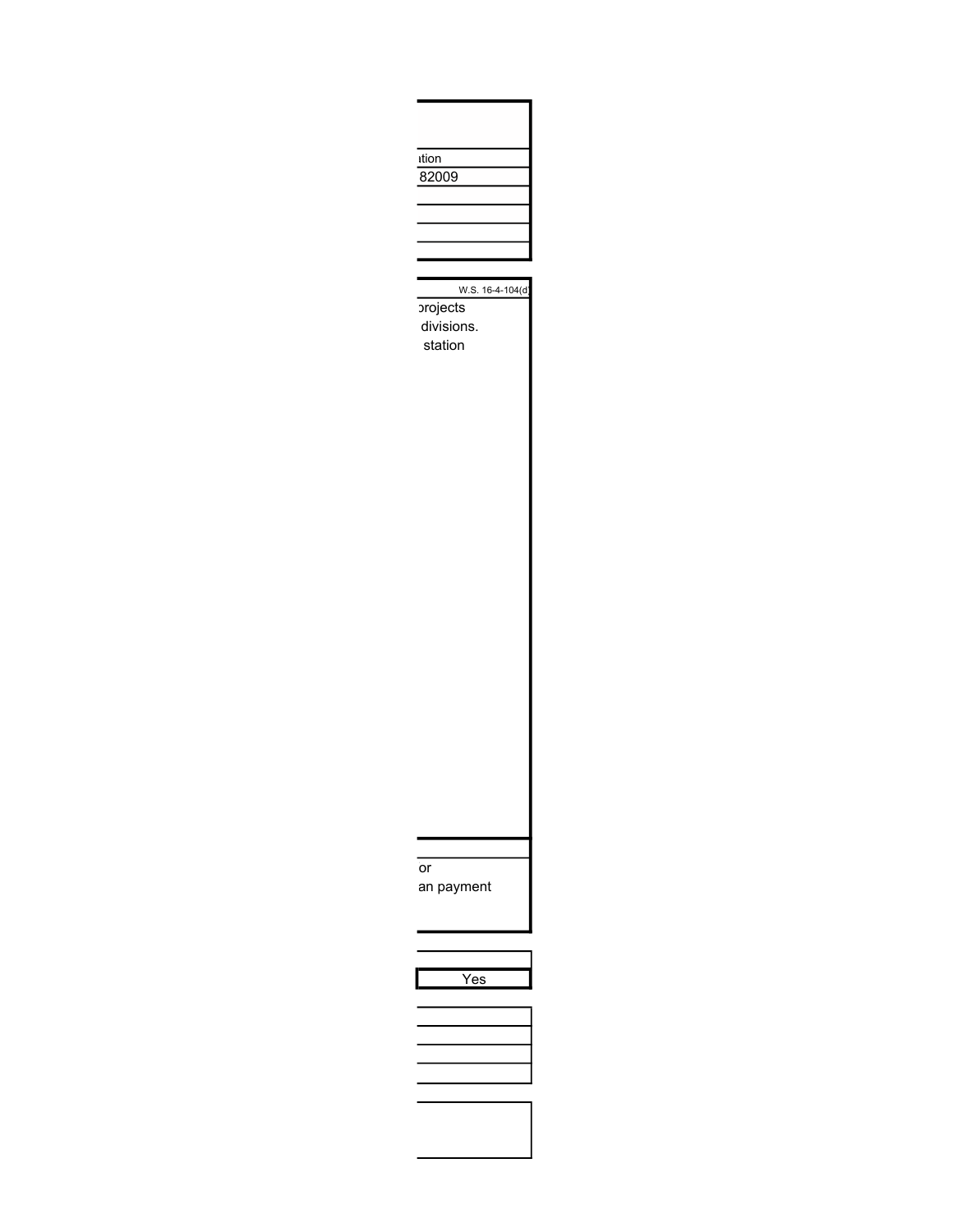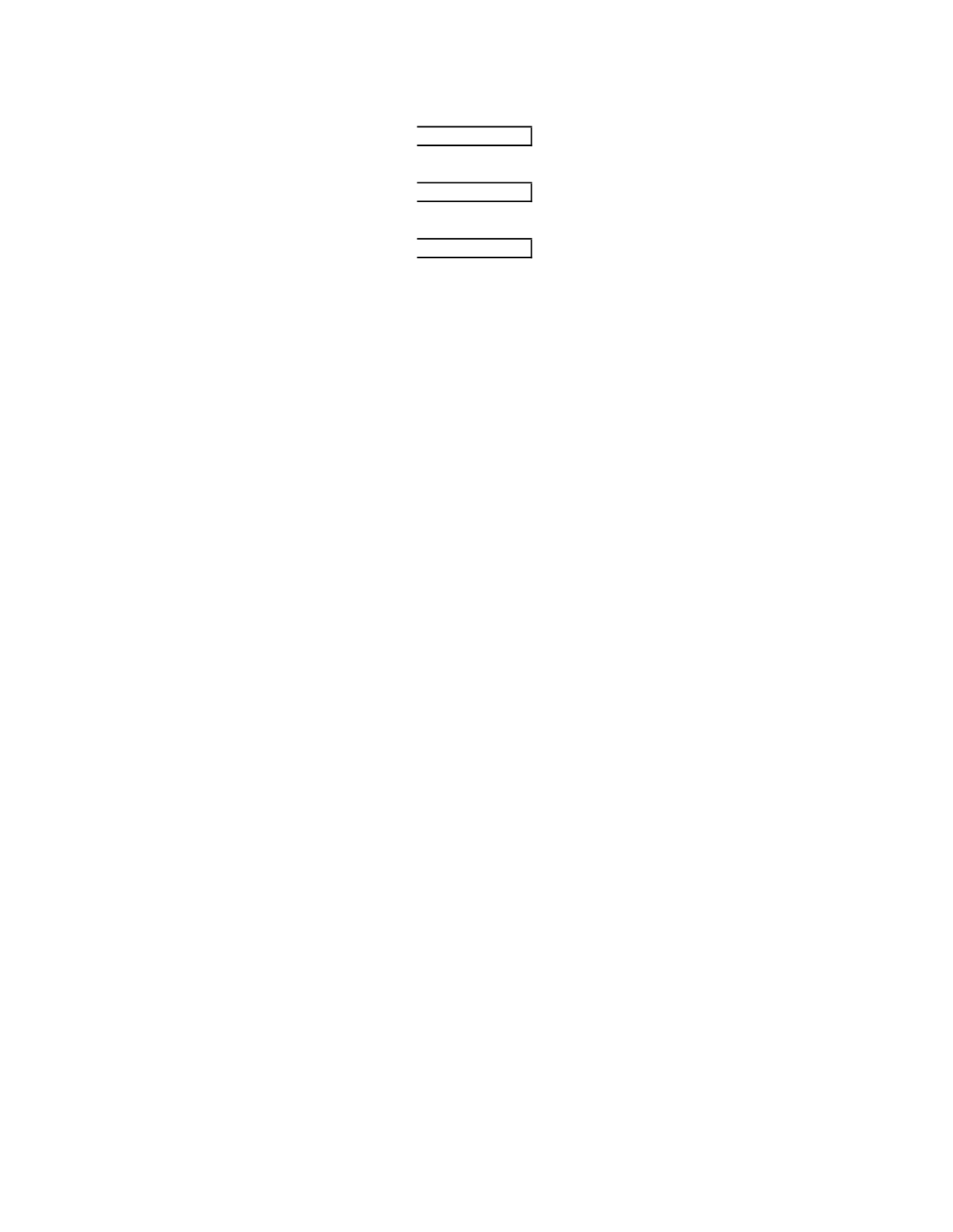# Final Approval \$2,722,000

| \$345,000   |
|-------------|
| \$0         |
|             |
| \$3,287,699 |

\$1,663,179

| 80 |
|----|
|    |

Final Approval

| \$25,000    |
|-------------|
| \$1,663,179 |
| \$500,000   |
| \$130,000   |
| \$0         |
| \$244,520   |
| \$200,000   |
|             |

\$2,762,699 ty Fire District #2

Final Approval

| \$210,000   |
|-------------|
| \$50,000    |
| \$127,250   |
| \$2.102.250 |
| \$232,500   |
| \$0         |
| \$2,722,000 |
|             |

Final Approval

\$345,000

Final Approval \$525,000

| \$301.402 |
|-----------|
| \$625,157 |